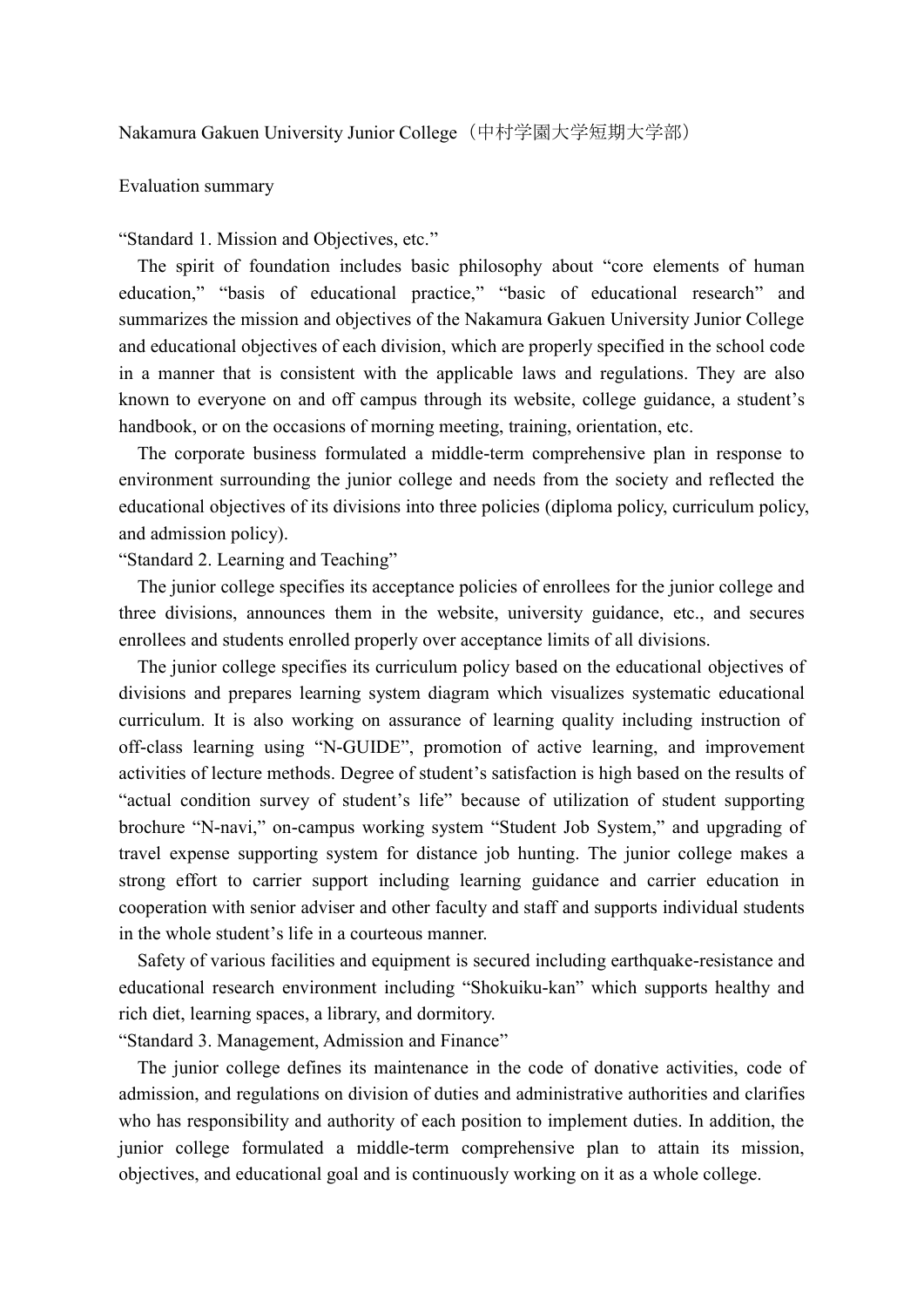Decision-making on important matters of teaching is determined in the "Council" which chairman is the President, and the Chairmen and the President communicate with each other smoothly by "Gakuen Conference," etc. The Board of Directors is held periodically and handles daily admission by organizing the Board of Executive Directors. Faculty and staff are publicized operative policy as best one can and shares progress of the business using occasions such as morning meeting and manager's workshop.

The junior college conducted financial operation by formulating a middle-term financial plan, and achieved satisfactory results of gaining of external funds with healthy income from business activities. The whole corporate business including the junior college has established stable financial ground.

"Standard 4. Self-Inspection and Evaluation"

Faculty Development (FD) activity is ranked as a general activity conducted by the faculty and staff. The junior college established FD Committee which discusses basic policy and planning, etc. assigning the President as the Chairman, and FD Promotion Center and FD Promotion Committee which promote various activities to maintain whole-university system and address Self-Inspection and Evaluation. The FD Promotion Center inspects, adjusts, and modifies appropriateness of a desired value and self-evaluation of each division and the college makes an appropriate Self-Inspection and Evaluation. After reorganization of system of duties, the Educational Research Support Section collects and assembles information related to education, research, admission, etc. and the Management Planning Room oversees Institutional Research (IR) and functions to collect and analyze information to understand the current situation.

After the middle-term comprehensive plan is approved by the Boards of Directors and the Boards of Trustees, it is distributed to faculty and staff to share the information, and the junior college self-evaluate the results of achievement in an annual business plan and reflect it to the plan for the next year, where plan-do-check-action (PDCA) cycle is working.

In general, the junior college is working on education and research activities by specifying human resources to be cultivated in each division based on the spirit of foundation and basic philosophy, mission and objectives, and educational objectives and contributing to society, rooted in the local society. Although surrounding environment is getting stricter and stricter, the junior college makes ceaseless effort in reformation of teaching and management by reflecting its prospect to the future into the middle-term comprehensive plan in response to social change and developing FD activities actively to promote an annual plan based on coordinated operation between teachers and staff under the leadership of the Chairman and the President. All three divisions secure their entrance and acceptance limits, achieve high employment performance because of in-depth carrier education, and contribute to society with stable financial and management ground in the background

Please see a general comment of the standard for "Standard A. Contribution to Social"